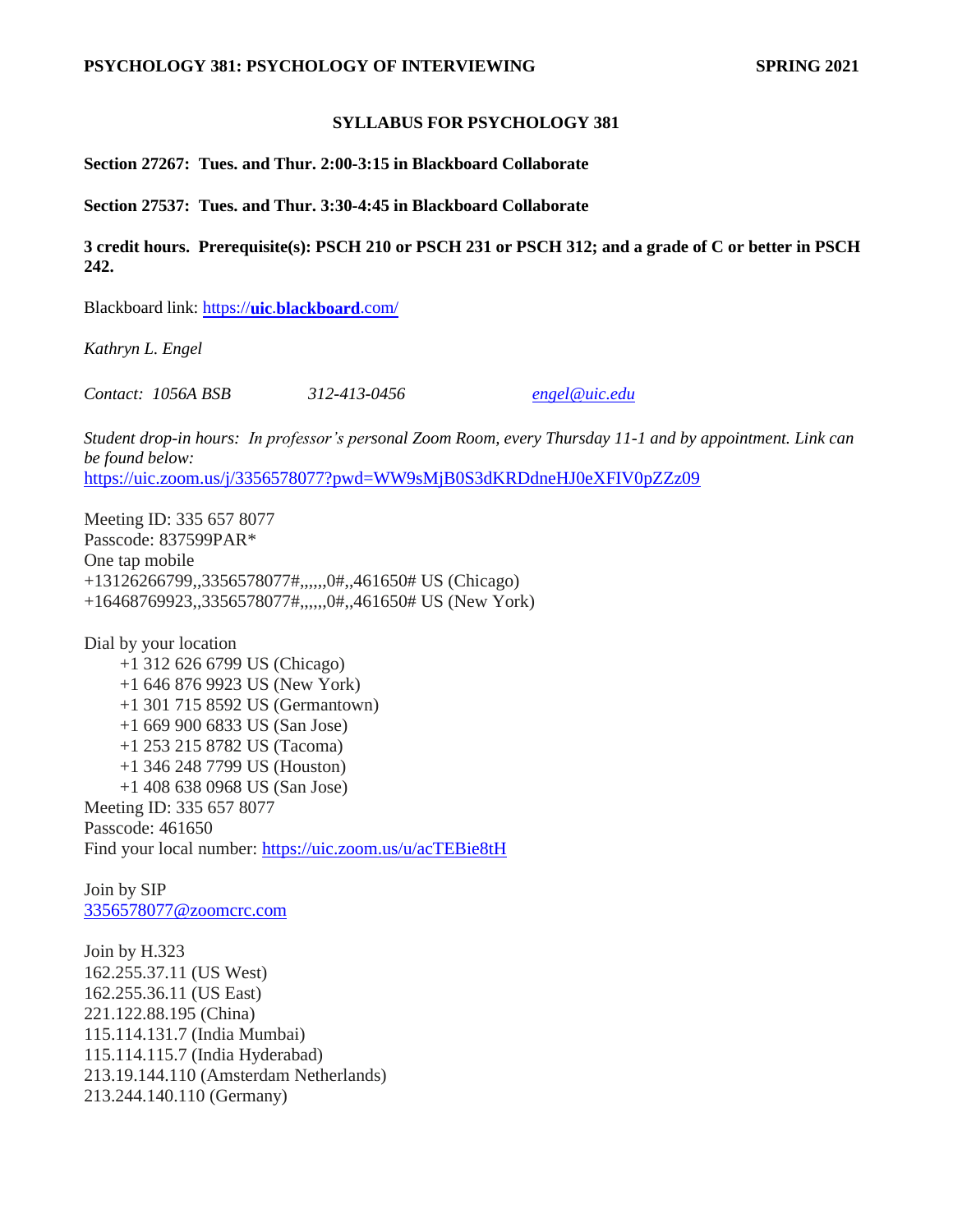103.122.166.55 (Australia) 209.9.211.110 (Hong Kong SAR) 64.211.144.160 (Brazil) 69.174.57.160 (Canada) 207.226.132.110 (Japan) Meeting ID: 335 657 8077 Passcode: 461650

# **TEACHING ASSISTANTS**

*TA for Both Sections Isabella "Iza" Di Figlio Contact: idifig2@uic.edu Student drop-in hours: Friday 9-10 am zoom by appointment, email for link*

*TA for Section 27267 (2:00-3:15) Tara Brown Contact: tbrown55@uic.edu Student drop-in hours: Thursday 12-1 pm zoom by appointment, email for link*

*TA for Section 27537 (3:30-4:45) Jennifer Hoots Contact: [jhoots2@uic.edu](mailto:jhoots2@uic.edu) Student drop-in hours: Monday 10-11 am zoom by appointment, email for link*

# **COURSE DESCRIPTION, GOALS, AND OBJECTIVES**

Psychological interviewing skills are necessary for successful fieldwork, graduate work in applied settings, and employment in psychological and research settings. In this course students will experience a unique blend of both academic and experiential learning. By the end of class students will understand the best practices of interviewing, have the skills to conduct interviews, and have substantial competencies in cultural tailoring of their skills to work with diverse populations and in varied professional settings. These skills are so critical to success that students will be prepared for careers not only in psychology but in many other fields. Students grow both personally and professionally in this course and are prepared to take their interviewing knowledge to interviews in survey research, marketing research, employment, training, counseling, clinical health care, education and forensic settings.

The goal of the course is to introduce students to the theory and practice of psychological interviews as well as provide students with the necessary training for conducting interviews. During the initial part of the course students will acquire substantive knowledge and background on interviewing through reading, class discussions, role plays, and lecture. Students will learn how basic interviewing skills are applied to internship and work settings including clinical, counseling, community, health care, education, forensic and business settings. Students must complete their readings prior to class to be prepared to participate fully in discussions. Students' understanding of the basic principles and practice will be assessed by an essay midterm exam and observation of class presentations.

Students will also acquire the basic interviewing skills in class through demonstrations, role-plays, and video training exercises. Class members practice their interview skills listening to one another in a safe and nonjudgmental atmosphere. Students will also acquire the basic interviewing skills in class through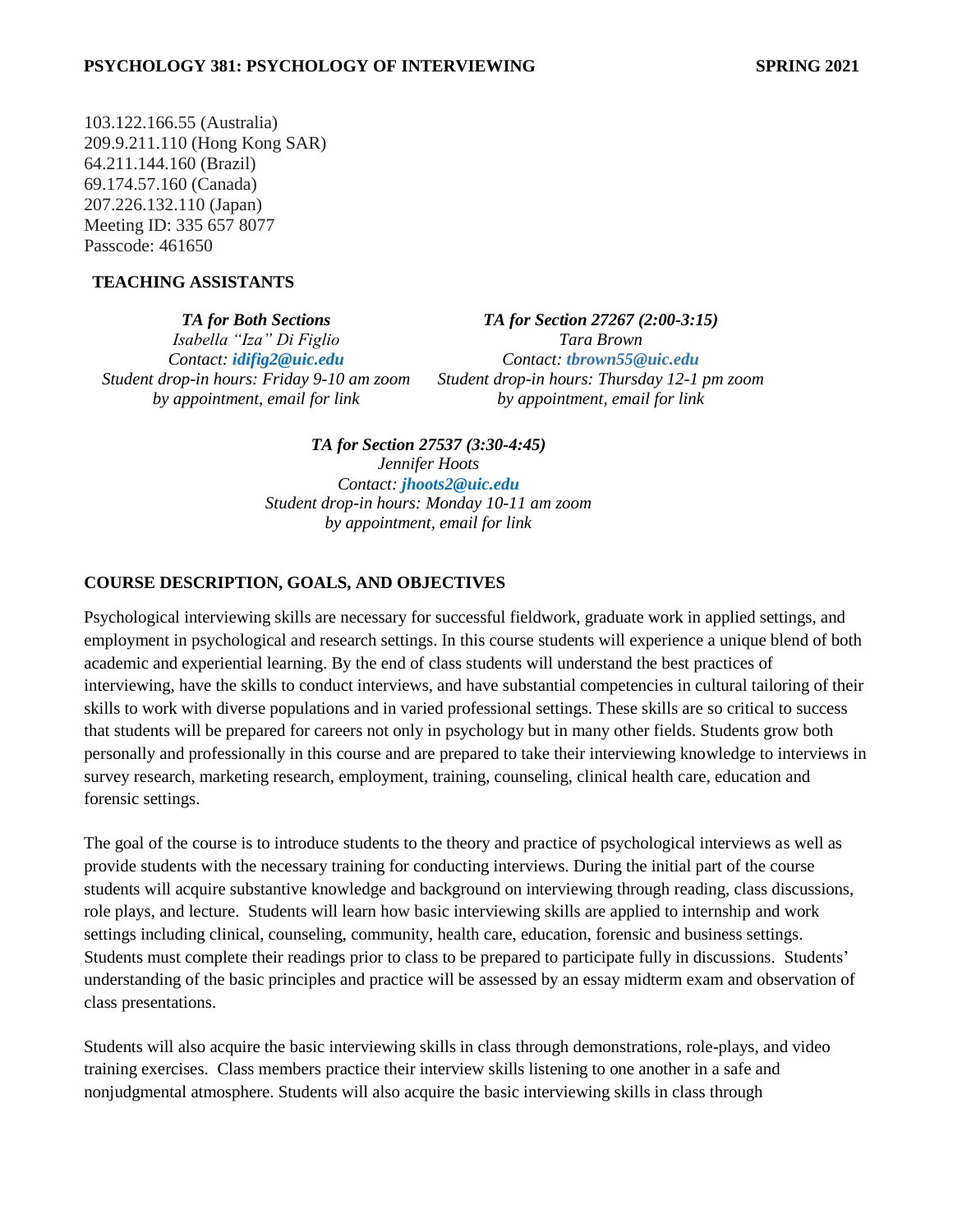demonstrations, observation, videos and role-plays. Once you/they have demonstrated mastery of the basic skills of interviewing by 1) passing the midterm test, and 2) reaching a minimum criterion of demonstrated skill in roleplays, you/they will progress to conduct practice interviews. Basic interviewing skills will be assessed by observation and feedback during role plays and written interview responses on the essay midterm exam. It is important to have a skill set before you/they work with others. Students will be supported in practice and remediation until you reach a level to feel confident with your listening skills.

Training in cultural competence will be conducted in a discussion setting where the class listeners will practice and utilize their interviewing skills during peer presentations. The student presenter will select a culture they identify with in order to examine norms, the difference between norms and stereotypes, and identify and work on personal biases that may affect professional work. As a class, we will discuss cultural tailoring of interview skills for each presented culture. We will adopt the co-learner role with one another and listen and handle any conflicts with respect. For our cross-cultural work, there are four books on reserve that students may use to select a source or students may also select other articles (with instructor approval to insure you have a substantial source). Presentations are not restricted to ethnicity but may examine other aspects of identity, e.g., social economic status, LGBTQIA identity or any other identity if an academic source on norms is available on which to base your presentation. The books and chapters selected by your instructor are on reserve, available as e-books and supplemented by chapters on blackboard.

Practice interviews will consist of conducting three interviews. Students will interview 2 fellow classmates (you will interview one student twice; the other student will only be interviewed once) for a total of three 45-minute interviews. No details of interviews will be discussed in class, only general errors that are made by several interviewers as corrective feedback for everyone. Students will also prepare reports on each of your two interviewees in order to learn how to prepare the professional summaries of interviews that are used in the field. The format for reports is handed out in class and posted on the class website.

# **REQUIRED TEXTS**

The required text is "Clinical Interviewing" by John and Rita Sommers-Flanagan, which was published by Wiley (6th Edition) in 2017. A new book or access to videos is not required, you may use a previous version although used editions of the 6<sup>th</sup> are now readily available. *Here is a link to the free e-book access for the 5<sup>th</sup> edition:* **<https://ebookcentral-proquest-com.proxy.cc.uic.edu/lib/uic/detail.action?docID=2056179>**

# **RECOMMENDED (OPTIONAL) TEXTS OR OTHER MATERIALS**

The optional materials for cultural training are available on Course Reserves in two different manners. The books may be checked out physically at the UIC Daley Library Course Reserve desk for 2 hours or accessed online as ebooks. In addition, there is a supplemental chapter on African American culture posted to blackboard.

# PLEASE NOTE: DO NOT TRY TO DOWNLOAD AN ENTIRE BOOK YOU WILL SHUT DOWN THE E-BOOK FOR 14 DAYS AND THIS WILL NEGATIVELY IMPACT EVERYONE. DOWNLOAD BY CHAPTERS ONLY.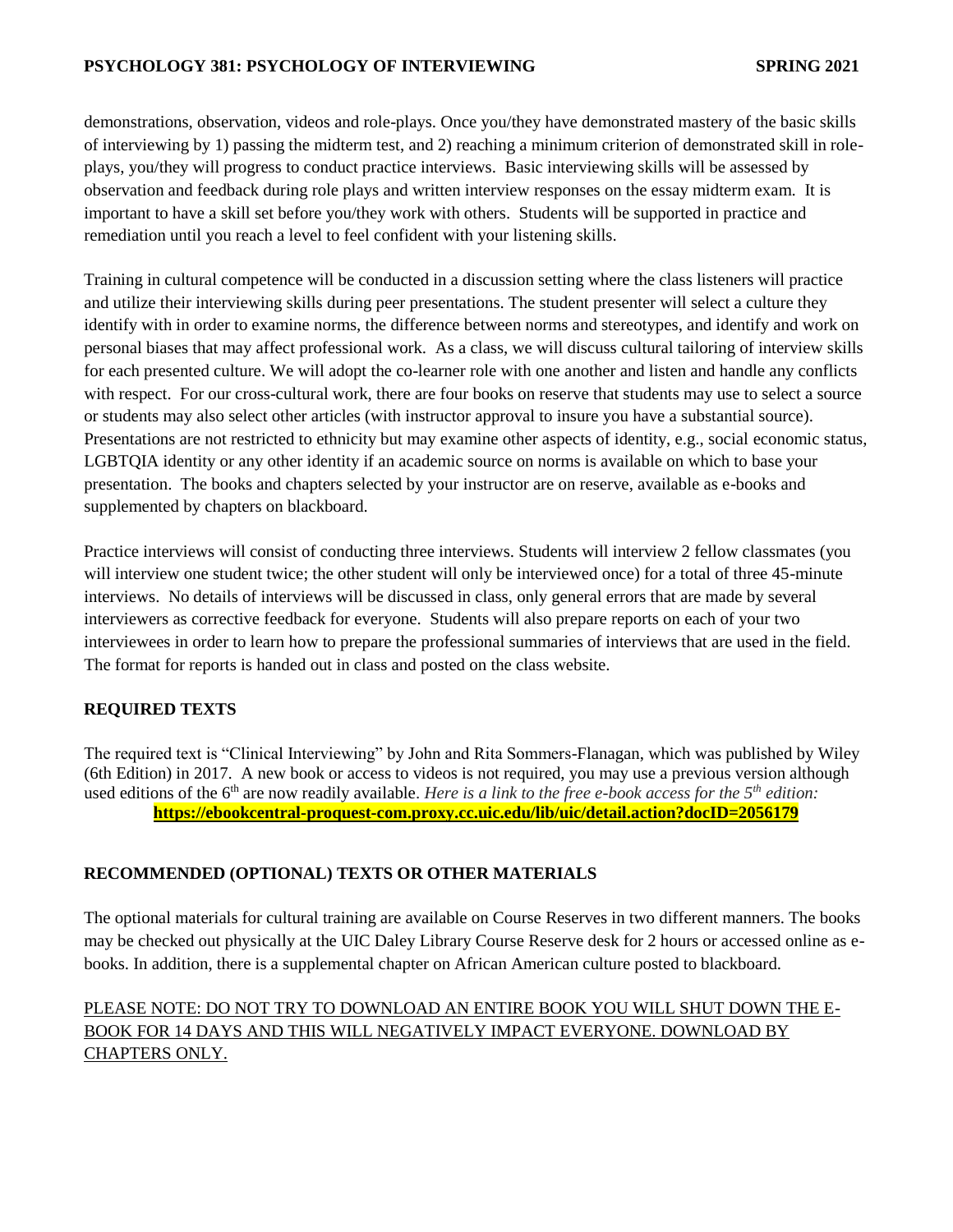Two of these books have only 3 simultaneous users (Microaggressions in Everyday Life and Ethnicity and Family Therapy). Students are not to download the entire book, as this option locks down one copy of the book for 14 days. Instead, students are encouraged to use the chapter download function. The only caveat is if several people are linking to it at the same time, which would temporarily block access, in which case they should be able to get into it later in the day. To download chapters, students will have to create a free Ebrary account. Please let me know if you have any questions about this. I've included the books and number of users below, in case that also makes it easier to report your glitch to the Ebrary support form. Links to the books:

- Microaggressions [in Everyday Life: Race, Gender, and Sexual](http://site.ebrary.com.proxy.cc.uic.edu/lib/uic/detail.action?docID=10366615) Orientation (3 copies)
- [Ethnicity and Family Therapy](http://site.ebrary.com.proxy.cc.uic.edu/lib/uic/detail.action?docID=10468541) (3 copies)

Race Talk and the Conspiracy of Silence: Understanding and Facilitating Difficult Dialogues on [Race](http://site.ebrary.com.proxy.cc.uic.edu/lib/uic/detail.action?docID=11007281) (unlimited access)

To create an Ebrary account to download a book CHAPTER use these instructions:

1. Go to the library homepage at the UIC website and select Databases A-Z

2. Click on E and choose Ebrary E-Books (from off-campus, you will be prompted to login with your

UIC NETid and password unless you're already logged in to email, or another UIC service such as Blackboard) 3. Click "Sign In" on upper right-hand corner and then "Create Account"

Or students can find the option to sign in and create an account by clicking on one of the links to the specific books, after which they'll see options to sign in and create an account if they try to download a chapter or use any other special features.

# **COURSE REQUIREMENTS, METHODS OF EVALUATION, & GRADING POLICIES**

| The course grade will be determined by:                                                                                                                                                  |     |
|------------------------------------------------------------------------------------------------------------------------------------------------------------------------------------------|-----|
| Essay/Midterm Exams (graded without names)                                                                                                                                               | 30% |
| Interviewing Skills (feedback forms posted on blackboard)                                                                                                                                | 25% |
| Two written interview reports (rubric on Blackboard)                                                                                                                                     |     |
| Participation in Discussions, Role-plays, and Receptiveness to Supervision<br>Graded on attendance, instructor observation, & receptiveness to<br>$\bullet$<br>supervision and feedback. | 25% |

# **Midterm Grades**

Students with a grade below a C are allowed a retake exam. If you do not reach a grade of C and want feedback you may meet with me or the TA to discuss grading and to receive support to raise your grade. Any student scoring below a "C" will be allowed to take a second midterm exam that will be graded to a maximum of "C." There are many campus resources to support your work in this class. Check out the Tip Sheet and the Campus Resources.

<http://advising.uic.edu/>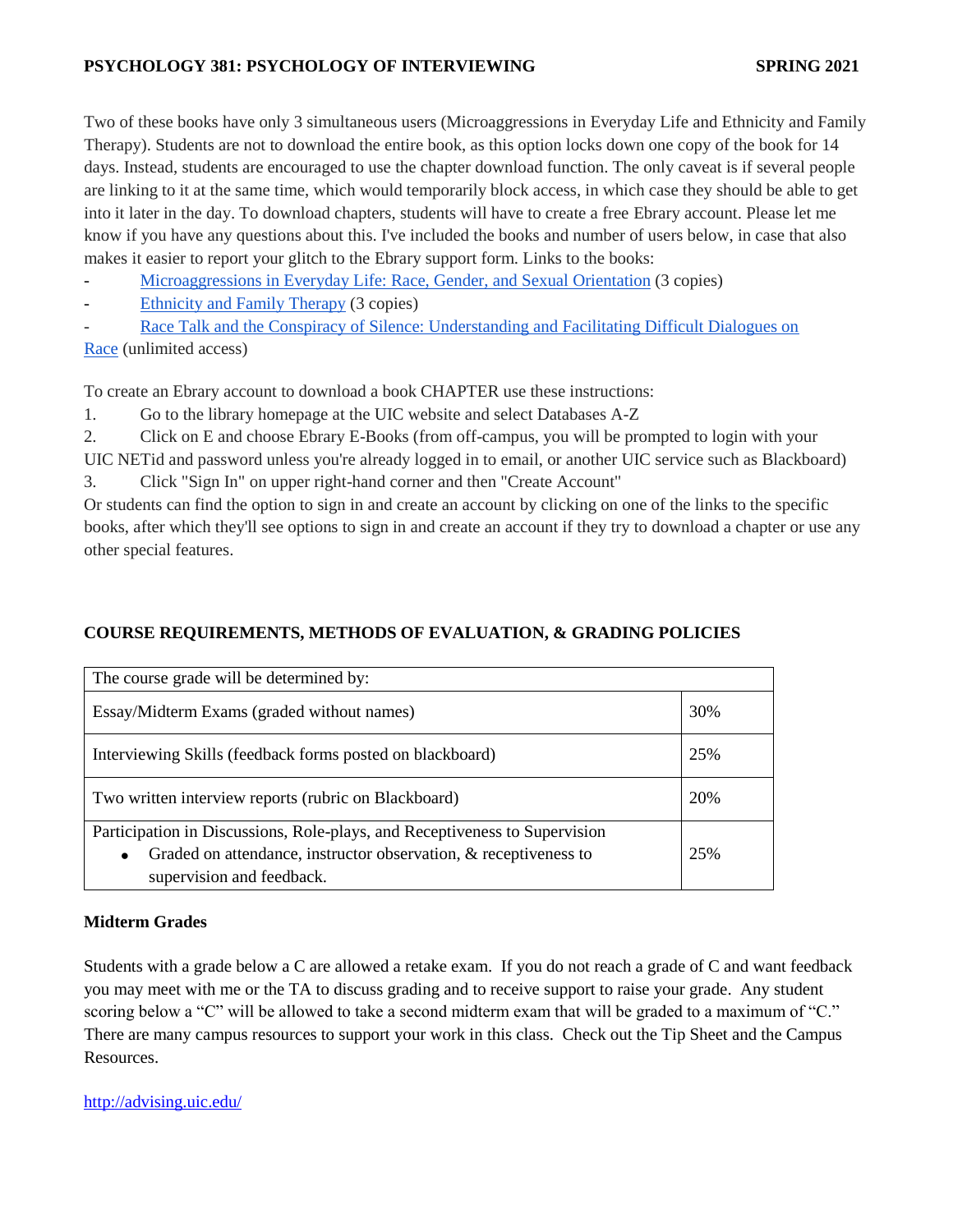### **GRIEVANCE PROCEDURES**

*UIC is committed to the most fundamental principles of academic freedom, equality of opportunity, and human dignity involving students and employees. Freedom from discrimination is a foundation for all decision making at UIC. Students are encouraged to study the University's* ["Nondiscrimination Statement"](http://www.uic.edu/depts/oar/campus_policies/nondiscrimination_statement.html). *Students are also urged to read the document* ["Public Formal Grievance Procedures"](http://www.uic.edu/depts/oar/campus_policies/public_grievance_procedures.html). Information on these policies and procedures is available on the University web pages of the Office of Access and Equity: [http://oae.uic.edu/.](http://oae.uic.edu/)

# **CALENDAR OF MAJOR COURSE EVENTS AND DEADLINES**

Course Reading Schedule and Topics

|                      | Week                                    | Topics & Readings                                                             |  |
|----------------------|-----------------------------------------|-------------------------------------------------------------------------------|--|
|                      |                                         | <b>Professional Development &amp; Culture Readings</b>                        |  |
| 1                    | $(1/11-1/15)$                           | 5 <sup>th</sup> Edition-Chapter 2                                             |  |
|                      |                                         | 6 <sup>th</sup> Edition- Chapter 1                                            |  |
|                      |                                         | <b>Basic Skills</b>                                                           |  |
| $\overline{2}$       | $(1/18-1/22)$                           | $5th$ Edition-Chapter 6 & 3                                                   |  |
|                      |                                         | $6th$ Edition-Chapter 3 & 4                                                   |  |
|                      |                                         | <b>Advanced Empathy</b>                                                       |  |
| 3                    | $(1/25-1/29)$                           | 5 <sup>th</sup> Edition- Chapter 3 & 4                                        |  |
|                      |                                         | $6th$ Edition-Chapters 5 & 6                                                  |  |
|                      |                                         | <b>Advanced Empathy &amp; Relationship</b>                                    |  |
| 4                    | $(2/1 - 2/5)$                           | 5 <sup>th</sup> Edition- Chapters 4; Start Chapter 5                          |  |
|                      |                                         | 6 <sup>th</sup> Edition- Chapters 6; Start Chapter 7                          |  |
|                      |                                         | <b>Cultural Competence Training</b>                                           |  |
| 5                    | $(2/8 - 2/12)$                          | 5 <sup>th</sup> Edition-Chapter 5 & 11                                        |  |
|                      |                                         | 6 <sup>th</sup> Edition- Chapter 7                                            |  |
| 6                    | $(2/15 - 2/19)$                         | Cultural Competence Training ** Practice Midterm Thursday 2/18**              |  |
|                      |                                         | <b>Suicide &amp; Difficult Interviews</b>                                     |  |
| 7                    | $(2/22 - 2/26)$                         | 5 <sup>th</sup> Edition- Chapters 9 & 12; Skim Chapter 8                      |  |
|                      |                                         | 6th Edition-Chapters 10 & 12; Skim Chapter 9                                  |  |
| 8                    | $(3/1 - 3/5)$                           | Midterm Review & Exam **Midterm Thursday 3/4**                                |  |
|                      |                                         | <b>Skill Review &amp; Difficult Interviewees</b>                              |  |
| 9                    | $(3/8-3/12)$                            | 5 <sup>th</sup> Edition-Chapter 12                                            |  |
|                      |                                         | 6 <sup>th</sup> Edition-Chapter 12                                            |  |
|                      |                                         | Group 1 Interviews Begin-Interviews will be on Blackboard ULTRA in groups     |  |
| 10                   | $(3/15-3/19)$                           | Your group 1 is a <u>one-time interview</u> , start recording and each of you |  |
|                      |                                         | interview each other once, in two separate recordings in the group room.      |  |
|                      | This will be due by the end of week 10. |                                                                               |  |
| <b>SPRING BREAK!</b> |                                         |                                                                               |  |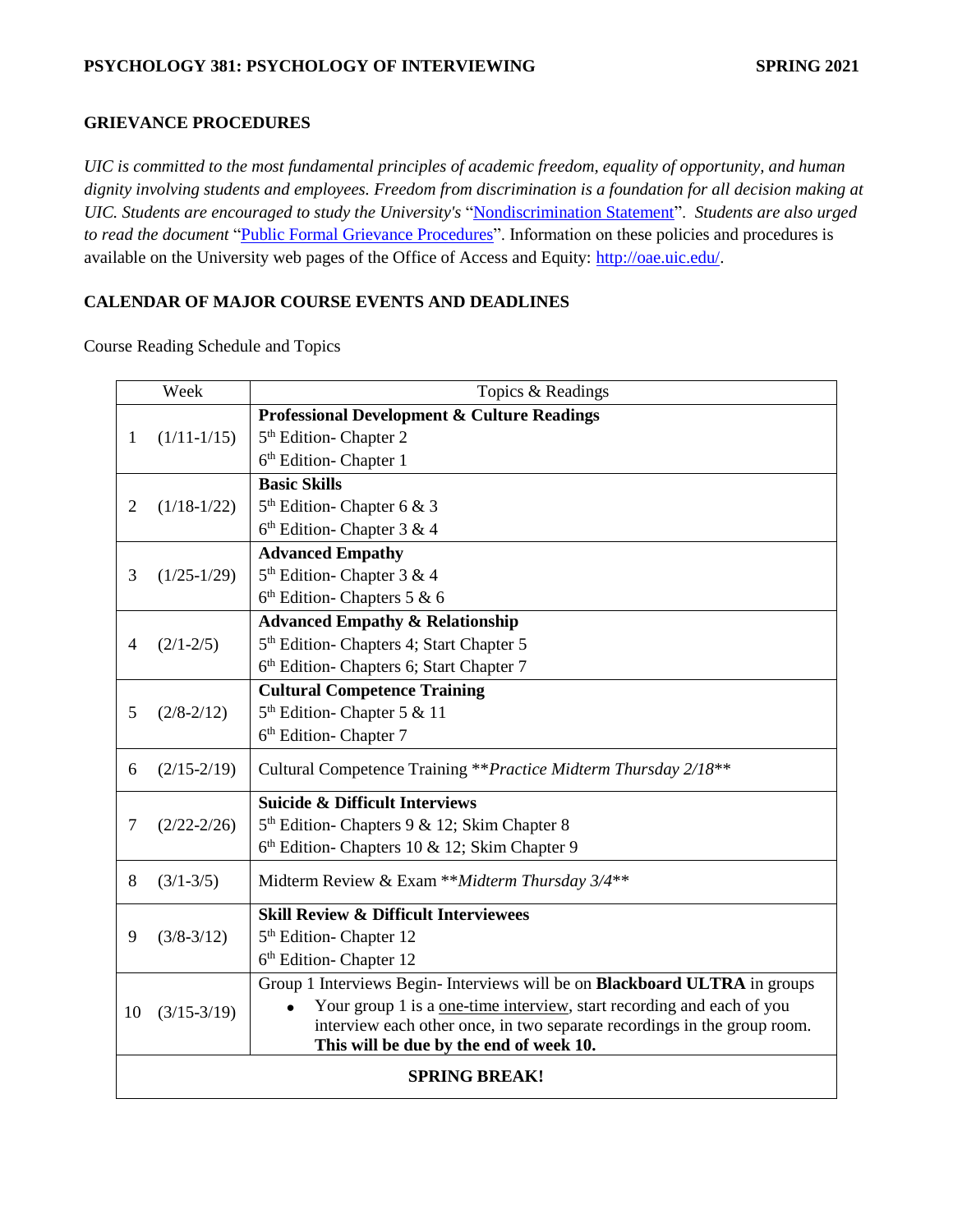| **Please note: You may start the first part of your Group 2 interview over Spring break if you wish. |                 |                                                                                   |  |
|------------------------------------------------------------------------------------------------------|-----------------|-----------------------------------------------------------------------------------|--|
| However, you cannot move to the next interview until we touch base in supervision, you will have a   |                 |                                                                                   |  |
| Journal note from me or the TAs to confirm supervision.**                                            |                 |                                                                                   |  |
| 11                                                                                                   | $(3/29-4/2)$    | Group 2 Interviews Begin-Interviews will be on <b>Blackboard ULTRA</b> in groups  |  |
|                                                                                                      |                 | Your group 2 is a two-time interview, start recording and each of your will       |  |
|                                                                                                      |                 | interview each other twice. There will be four separate recordings in the         |  |
|                                                                                                      |                 | group room. The first part will be due by the end of week 11, the                 |  |
|                                                                                                      |                 | second part will be due by the end of week 12.                                    |  |
|                                                                                                      |                 | You cannot move to the next interview until we touch base on supervision,         |  |
|                                                                                                      |                 | you will have a Journal note from me or the TAs to confirm supervision.           |  |
|                                                                                                      |                 | Group 2 Interviews Finish-Interviews will be on <b>Blackboard ULTRA</b> in groups |  |
|                                                                                                      |                 |                                                                                   |  |
|                                                                                                      |                 | The second part of your group 2 interview will be due by the end of               |  |
| 12                                                                                                   | $(4/5-4/9)$     | week 12.                                                                          |  |
|                                                                                                      |                 | Debrief Common, Errors, & Report Writing                                          |  |
|                                                                                                      |                 | <b>Interviewing Couples, Families, &amp; Children</b>                             |  |
| 13                                                                                                   | $(4/12-4/16)$   | 5 <sup>th</sup> Edition-Chapters 13 & 14                                          |  |
|                                                                                                      |                 | $6th$ Edition-Chapters 13 & 14                                                    |  |
|                                                                                                      |                 |                                                                                   |  |
| 14                                                                                                   | $(4/19-4/23)$   | Interviewing in Industrial & Organizational Settings                              |  |
| 15                                                                                                   | $(4/26 - 4/30)$ | Interviewing in Industrial & Organizational Settings                              |  |

# **COURSE POLICIES**

*Professionalism, Confidentiality and Attendance are so critical to this course that you will sign a Student Informed Consent Form on the first day of class.*

# **Attendance Policy**

*Attendance is critical in an experiential class and each missed class will lose one point. Flexibilities will be in place as each student works out connectivity issues, UIC will offer hotspots and loan computers. Nevertheless, bandwidth issues may interfere with connections and you will not be penalized if you stay in touch with me for the work.*

PSCH 381 Psychology of Interviewing aims to develop your interpersonal skills in a professional setting. The only way we can do this is to interact; therefore, the course is **Synchronous.** That means it will be live teaching during the times scheduled. You will be expected to be present with your **cameras on** and participate in the chat. If you need to turn your camera off for bandwidth issues, please continue to participate through the chat box. These are discussion-based courses, not lectures. I have found that I teach better seeing all of you and encouraging feedback and we create a better community when everyone can "see" each other.

Since this is a synchronous camera-on course, I will typically not record. Instead after the class I will post a quick video update in case someone missed class. So much of the class is discussion based and hands on that I do not want recording to limit your interaction comfort and confidentiality.

That said, if I am in a time period where there is lecture, I may record that with letting you know in advance.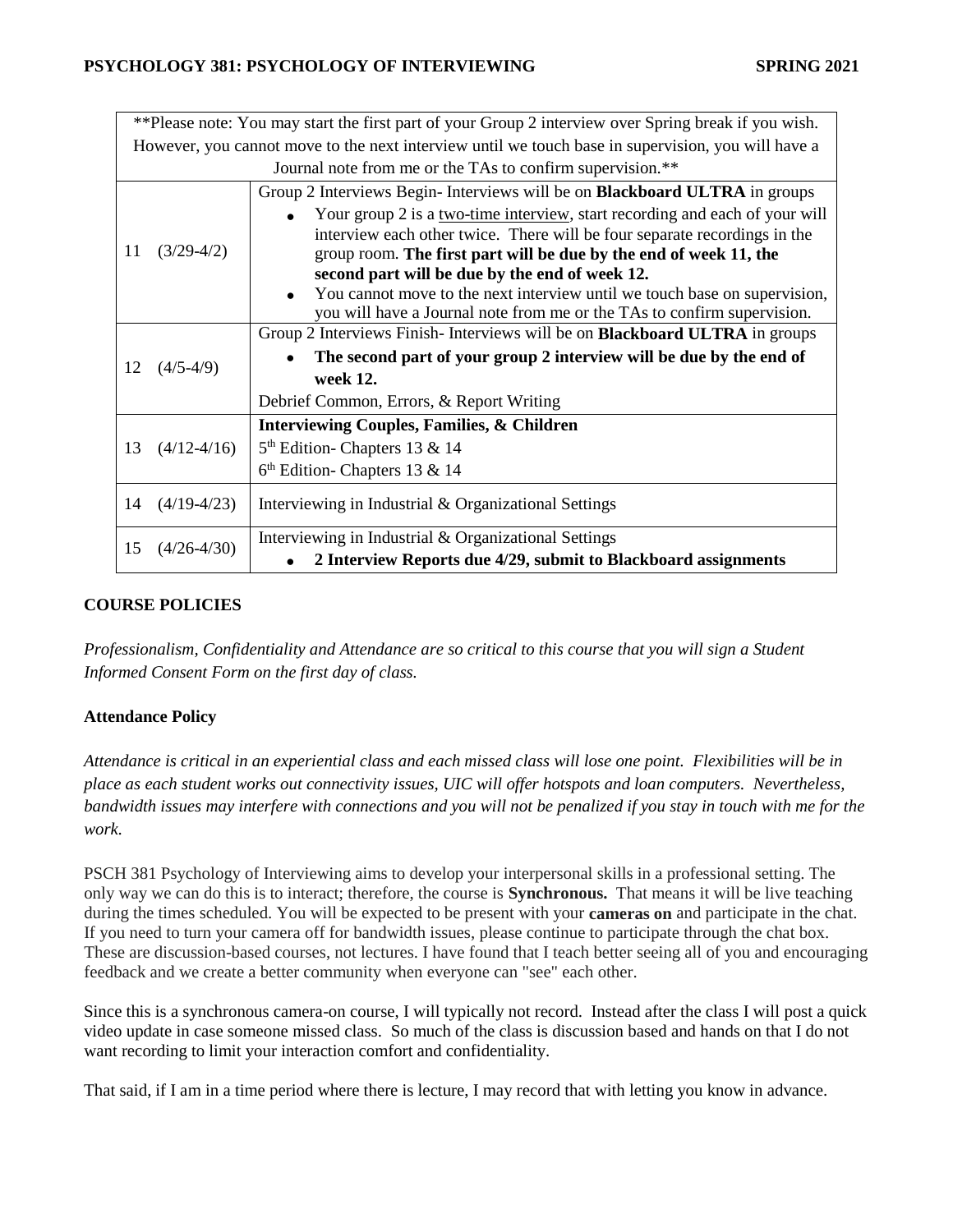#### **Privacy Notification and Policy for Video Recording of Synchronous Class Sessions**

We will be recording the class sessions, or portions of the class, for students who are unable to attend synchronously. The recording feature for others is disabled so that no one else will be able to record this session through Zoom, Blackboard Collaborate, Webex, or Echo360. Recording by other means is not permitted. The recorded class sessions will be posted on our Blackboard class website unless otherwise notified.

If you have privacy concerns and do not wish to appear in the recording, turn OFF your video and notify me in writing (via email) prior to the next class session. If you prefer to use a pseudonym instead of your name, please let me know what name you will be using, so that I can identify you during the class session. If you would like to ask a question, you may do so privately through the chat feature by addressing your question to me or your TA only (and not to "everyone"), or you may contact me or your TA by another private method, which we will agree upon in advance of class. If you have questions or concerns about this video recording policy, please contact me before the end of the first week of class.

#### **Policy for Missed or Late Work**

*Missing class, exams or interviews requires prior notice by both e-mail and telephone. Late work will be deducted 2 points per day. Students who miss an interview and do not provide prior notice will be required to speak to both their peers and to me via email to schedule a makeup time. Be considerate of your peers, everyone looks forward to interviewing each other and providing connection and support as part of this process.* 

#### **Electronic Communication**

*I will answer all e-mails within a day and within a few hours during the workdays. Generally, I prefer e-mail over phone calls so we can keep track of our discussions. However, please note that e-mail is not confidential and confidential questions about the content of interviews including interview reports may not be sent through email. For those conversations please stop in my office or call. Blackboard provides a secure platform for keeping your journal entries confidential.* 

#### **Revision Policy**

*Students may retake the Midterm exam once to raise their grade to a "C."* 

# **Student Courtesy Policy**

*Professionalism and Confidentiality are detailed on the signed Student Informed Consent Form. Electronics such as phones and laptops may not be used in class unless to take notes and no recordings are allowed unless approved by the Disabilities Resource Center and the instructor. Student caregivers of children, elders and others may monitor silent phones with prior consent of the instructor.* 

As an academic community, UIC is committed to providing an environment in which research, learning, and scholarship can flourish and in which all endeavors are guided by academic and professional integrity. All members of the campus community–students, staff, faculty, and administrators–share the responsibility of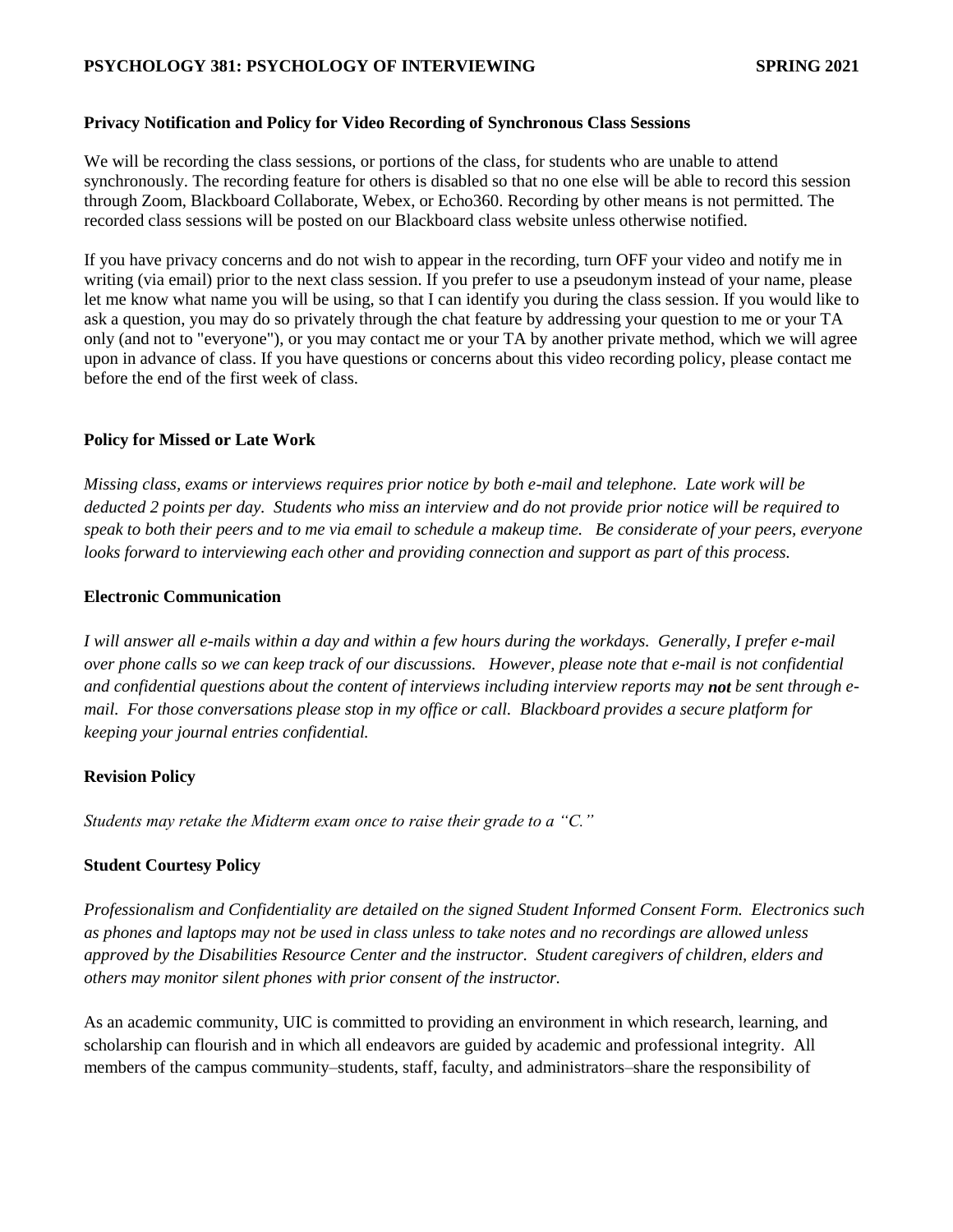ensuring that these standards are upheld so that such an environment exists. Instances of academic misconduct by students will be handled pursuant to the Student Disciplinary Policy:

# <http://dos.uic.edu/docs/Student%20Disciplinary%20Policy.pdf>

No form of academic dishonesty will be tolerated. This includes, but is not limited to: (a) copying the words of a fellow student or of any other author in your written work, (b) cheating on an exam by using any form of unauthorized written notes or articles or by using information from another student, (c) telling the professor that your dog ate your homework when he didn't, etc. Without exception, students who cheat in any way on any assignment will receive an automatic "F" for the course and they will be the subject of formal judicial charges (see UIC Student Disciplinary Handbook for details).

Accommodations will be made for students registered with the UIC Office of Disabilities.

**If you have a disability, I will provide all accommodations that you require if possible. Please contact the Office of Disability Services and they will give me a confidential letter detailing the accommodations that you require, and I will ensure that they are provided to you in a confidential and sensitive manner.** 

*The University of Illinois at Chicago is committed to maintaining a barrier-free environment so that students with disabilities can fully access programs, courses, services, and activities at UIC. Students with disabilities who require accommodations for access to and/or participation in this course are welcome but must be registered with the Disability Resource Center (DRC). You may contact DRC at 312-413-2183 (v) or 773-649- 4535 (VP/Relay) and consult the following:*

**[http://drc.uic.edu/guide-to-accommodations.](http://drc.uic.edu/guide-to-accommodations)** 

# **COURSE EVALUATIONS**:

Because student ratings of instructors and courses provide very important feedback to instructors and are also used by administrators in evaluating instructors, it is extremely important for students to complete confidential course evaluations online known as the Campus Program for Student Evaluation of Teaching evaluation. You will receive an email from the Office of Faculty Affairs inviting you to complete your course evaluations and will receive an email confirmation when you have completed each one.

For more information, please refer to the UIC Course Evaluation Handbook: [https://faculty.uic.edu/course](https://faculty.uic.edu/course-evaluations/)[evaluations/](https://faculty.uic.edu/course-evaluations/)

# **UIC RESOURCES**

If you find yourself having difficulty with the course material or any other difficulties in your student life, don't hesitate to ask for help! Come to me, or if it is about an issue beyond this class, please contact your college advisors, or get help from any number of other support services on campus. It is not unusual when taking a course where you are working on your personal skill acquisition to have personal feelings come up and the Counseling Center is a great resource for you as are all the student centers.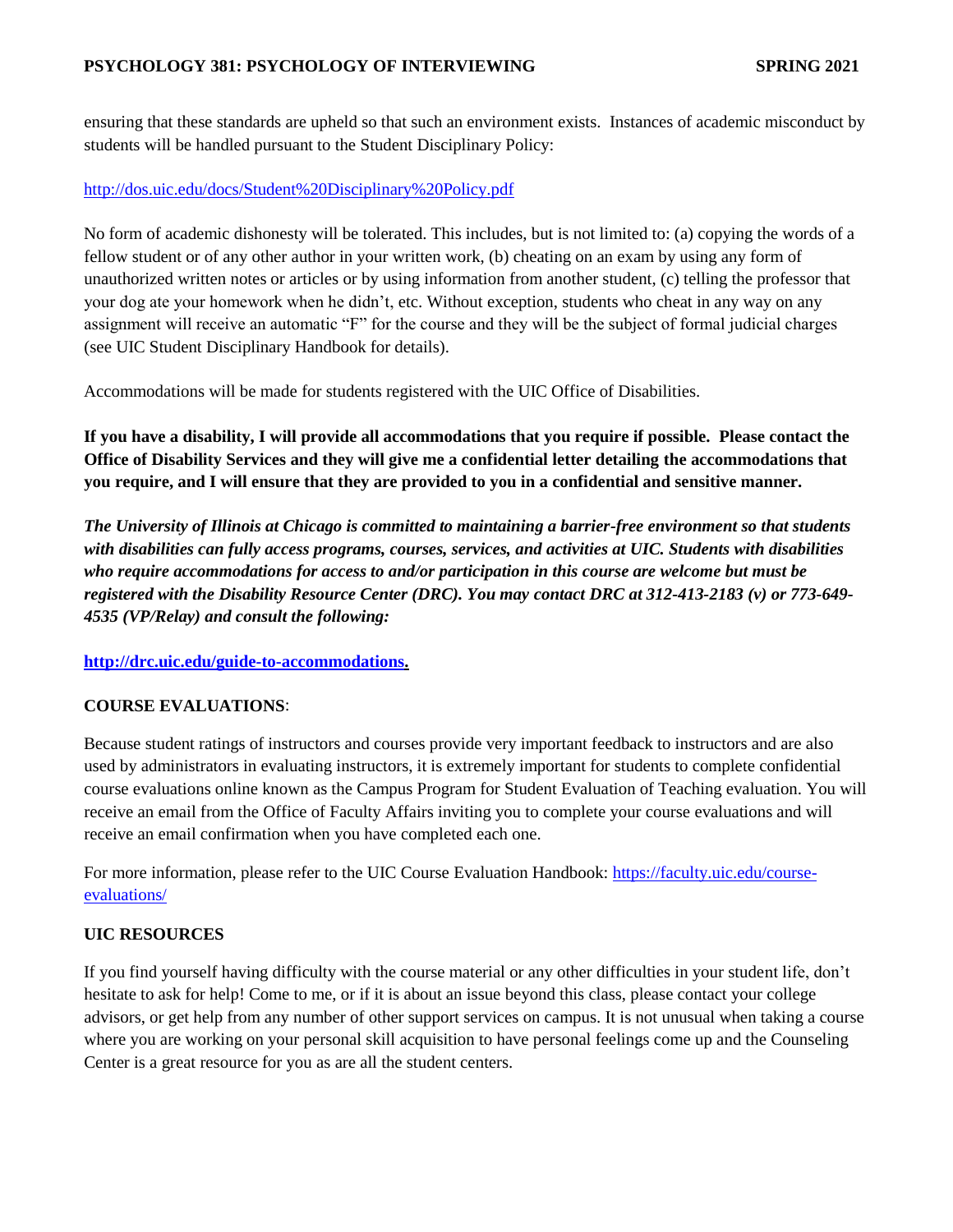**Counseling Services** are available for all UIC students. You may seek free and confidential services from the Counseling Center [www.counseling.uic.edu.](http://www.counseling.uic.edu/) The Counseling Center is in the Student Services Building; you may contact them at (312) 996-3490. In addition to offering counseling services, the Counseling Center also has a student-led initiative called the United Support Network (USN). USN offers peer-facilitated groups and monthly social events for enrolled UIC students. To find out more and sign up for a group, visit their website: <https://www.unitedsupportnetwork.org/>

**The Writing Center,** located in Grant Hall 105, offers one-on-one consultation with student writers who need help developing ideas, or need advice, guidance or additional instruction on any aspects of writing in any class. Tutors are prepared to spend fifty minutes per appointment, and there is no limit to the number of tutoring sessions you can have each semester. Make an appointment and be on time! Bring the paper on which you're working, as well as any related drafts or notes, and information about the assignment. For an appointment, call the Writing Center at (312) 413-2206, or stop by room 105 of Grant Hall. Visit the Writing Center website at [www.uic.edu/depts/engl/writing](http://www.uic.edu/depts/engl/writing) for more information. Remember, Interview Reports are CONFIDENTIAL, so most of what you write will not be something you can take to this center. Rather you can meet with myself and your TA.

# **The UIC Library**

The library is located both on east and west campus, provides access to resources, study rooms, and research support both online via chat and in person. At Daley Library on the east side of campus, stop by the reference desk in the IDEA Commons, or make an appointment for research help on either side of campus. Learn more about library policies at [http://library.uic.edu/.](http://library.uic.edu/) To find research materials in specific subject areas view the Research Guides at [http://researchguides.uic.edu/.](http://researchguides.uic.edu/)

# **Public Computer Labs**

These labs are available throughout campus where you may write and/or print out your work. For a list of labs and the hours they're open, go to [www.accc.uic.edu/pclabs](http://www.accc.uic.edu/pclabs)**.** NOTE: Do not wait until the last minute to print out papers. Sometimes labs have long lines of students waiting for access.

**The Academic Center for Excellence** can help if you feel you need more individualized instruction in reading and/or writing, study skills, time management, etc. Phone: (312) 413-0031.

Students also find support at one of the many student centers:

- African American Academic Network
- **•** African American Cultural Center
- Arab American Cultural Center
- Asian American Resource and Cultural Center
- Disability Resource Center
- Gender and Sexuality Center
- Latin American Recruitment and Educational Services program (LARES)
- Latino Cultural Center (LCC)
- Women's Leadership and Resource Center (WLRC)
- Native American Support Program
- Student Veteran Affairs
- TRIO Student Support Services Program (SSS)
- Wellness Center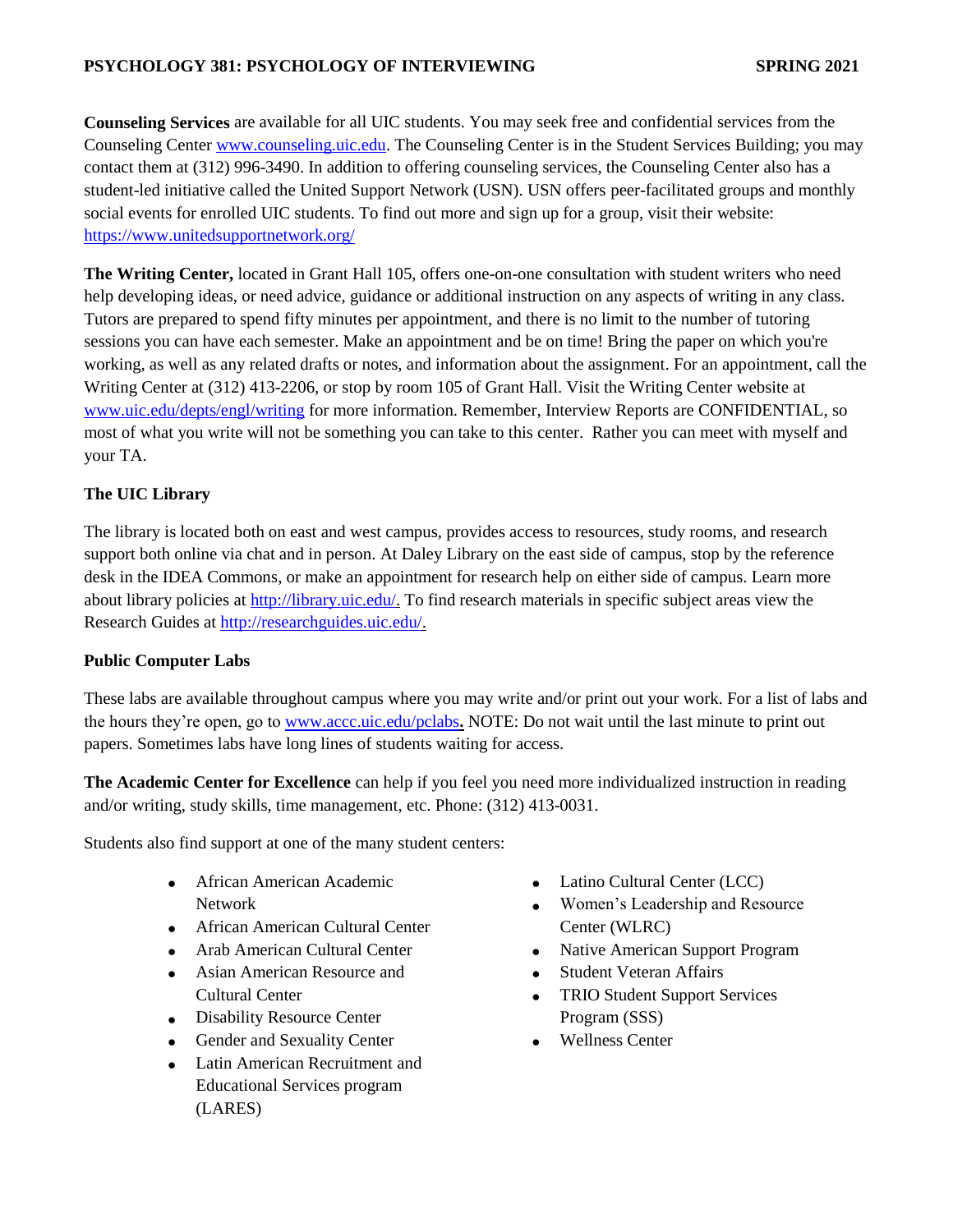#### **Campus Advocacy Network**

Under the Title IX law you have the right to an education that is free from any form of genderbased violence and discrimination. Crimes of sexual assault, domestic violence, sexual harassment, and stalking are against the law and can be prevented. For more information or for confidential victim-services and advocacy contact UIC's Campus Advocacy Network at 312-413- 1025 or visit [http://can.uic.edu/.](http://can.uic.edu/) To make a report to UIC's Title IX office, contact Rebecca Gordon, EdD a[t TitleIX@uic.edu](mailto:TitleIX@uic.edu) or (312) 996-5657.

# **CAMPUS SECURITY**

As a UIC student, you've chosen to live in one of the nation's largest cities. But, as at any university, crime is a reality. At UIC, we are strongly committed to our public safety programs, and we encourage students to be proactive in learning what programs and services are available in case of an emergency. You are DISCOURAGED from staying in university buildings alone, including lab rooms, after hours and are ENCOURAGED to use the POLICE/STUDENT patrol escort if you are uncomfortable traveling anywhere on campus. You may request an escort to accompany you to your campus destination on foot by calling 312-996-2830, and between 11:00 pm and 7:00 am you can dial the Red Car service (312-996-6800) if you are alone and need to leave the building. Through Red Car, the university has established a safe evening transportation service for university employees, students, visitors, and other authorized individuals. The car travels between university facilities within the following general boundaries: Clinton Street on the east; Western Avenue on the west; Jackson Boulevard on the north; and, 16th on the south. This service is available only to individuals possessing a valid UIC i-card. The i-card is required to ensure the safety of the driver and other passengers. Consult the following for more information: <http://www.uic.edu/uic/studentlife/campus/safety.shtml>

Also, you can subscribe your cell phone to receive text message alerts. An immediate SMS text alert will be sent in case of a serious crime in progress, a weather emergency, or other urgent situation. [\(http://sms.accc.uic.edu\)](http://sms.accc.uic.edu/). Finally, by dialing 5-5555 from a campus phone, you can summon Police or Fire for any on-campus emergency. You may also set up the complete number, 1-312-355-5555, on speed-dial on your cell phone. For more information contact:

<http://www.uic.edu/uic/studentlife/campus/emergency-information.shtml>

# **RELIGIOUS HOLIDAYS**

Students who wish to observe their religious holidays shall notify the faculty member by the tenth day of the semester of the date when they will be absent unless the religious holiday is observed on or before the tenth day of the semester. In such cases, the student shall notify the faculty member at least five days in advance of the date when he/she will be absent. The faculty member shall make every reasonable effort to honor the request, not penalize the student for missing the class, and if an examination or project is due during the absence, give the student an exam or